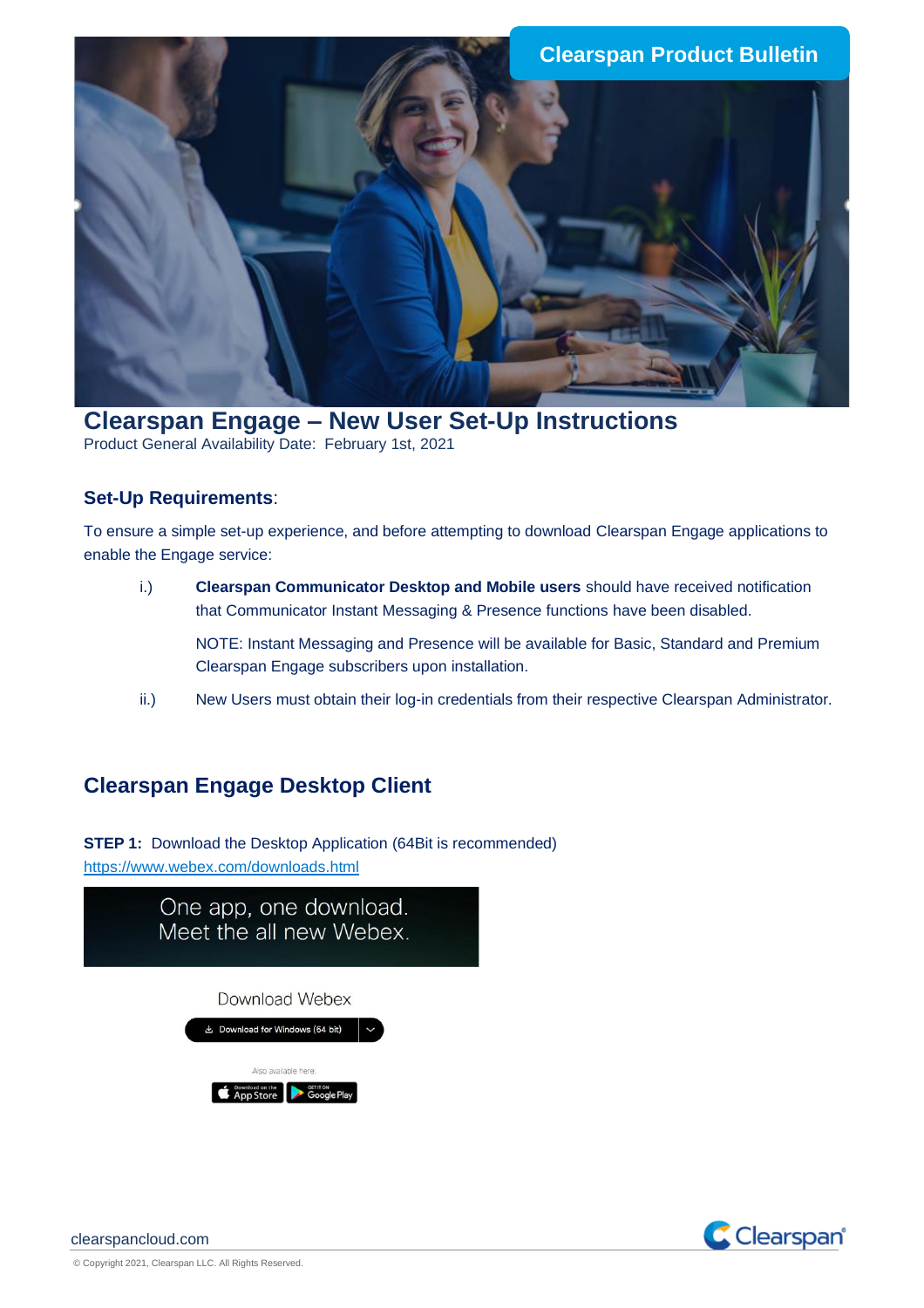**STEP 2.** Launch the App and enter your Email Address and Clearspan Password:



**Step 3:** (Suggestion) Download 'Webex Essentials' at: <https://essentials.webex.com/> For end user instruction on how to use the app for calling, messaging, and meeting.



© Copyright 2021, Clearspan LLC. All Rights Reserved.

clearspancloud.com